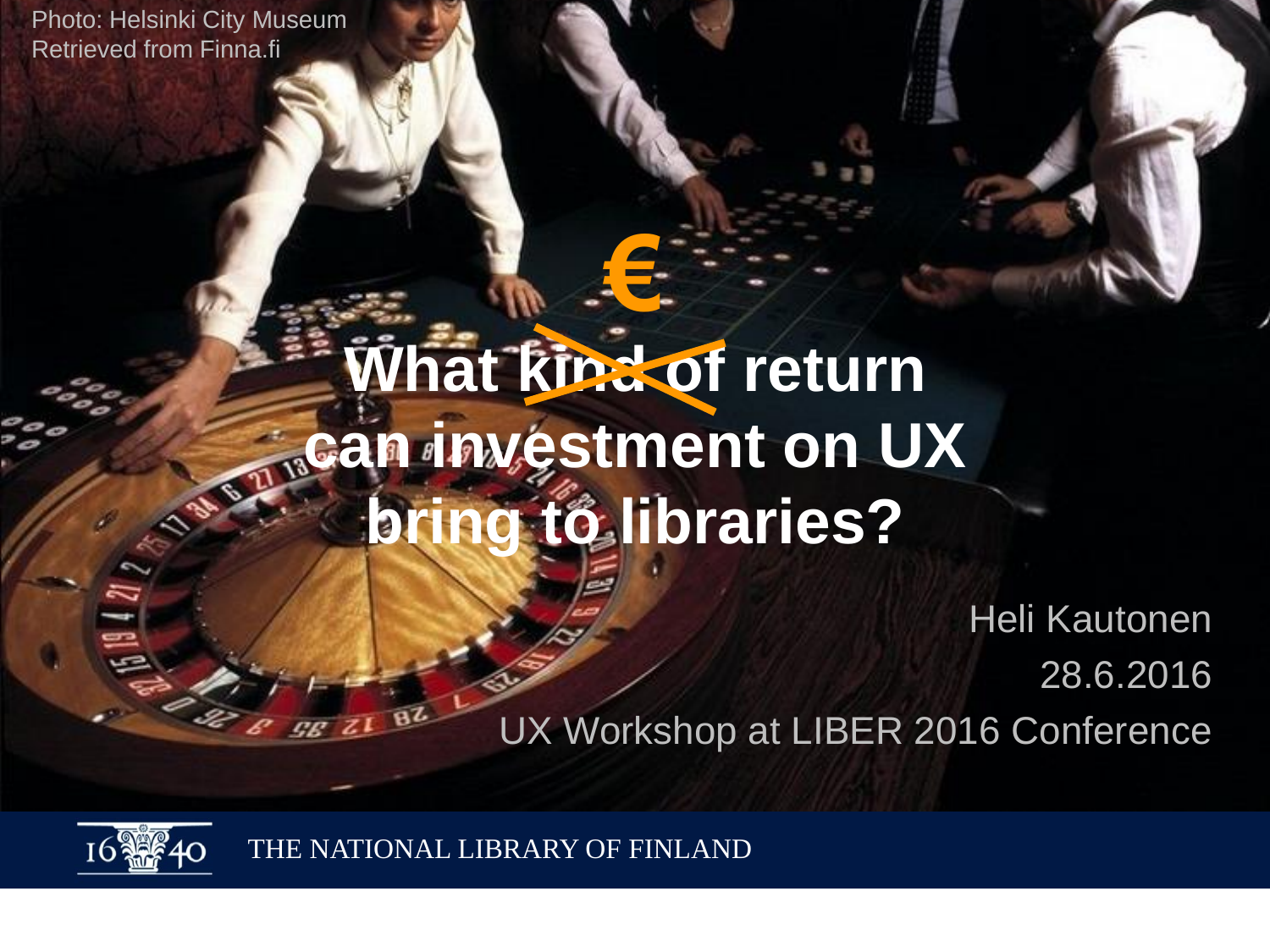#### **Outline**

- **How important is it?** Results from the questionnaire
- **ROI in private sector business** (Why? & How?)
- **User-Centered design in libraries** (Input output)
- **Is it worth it?** Challenges of ROI of UX
- **Which measure to use?**
- **How to measure return?**
- Let's try calculating the investment, at least...

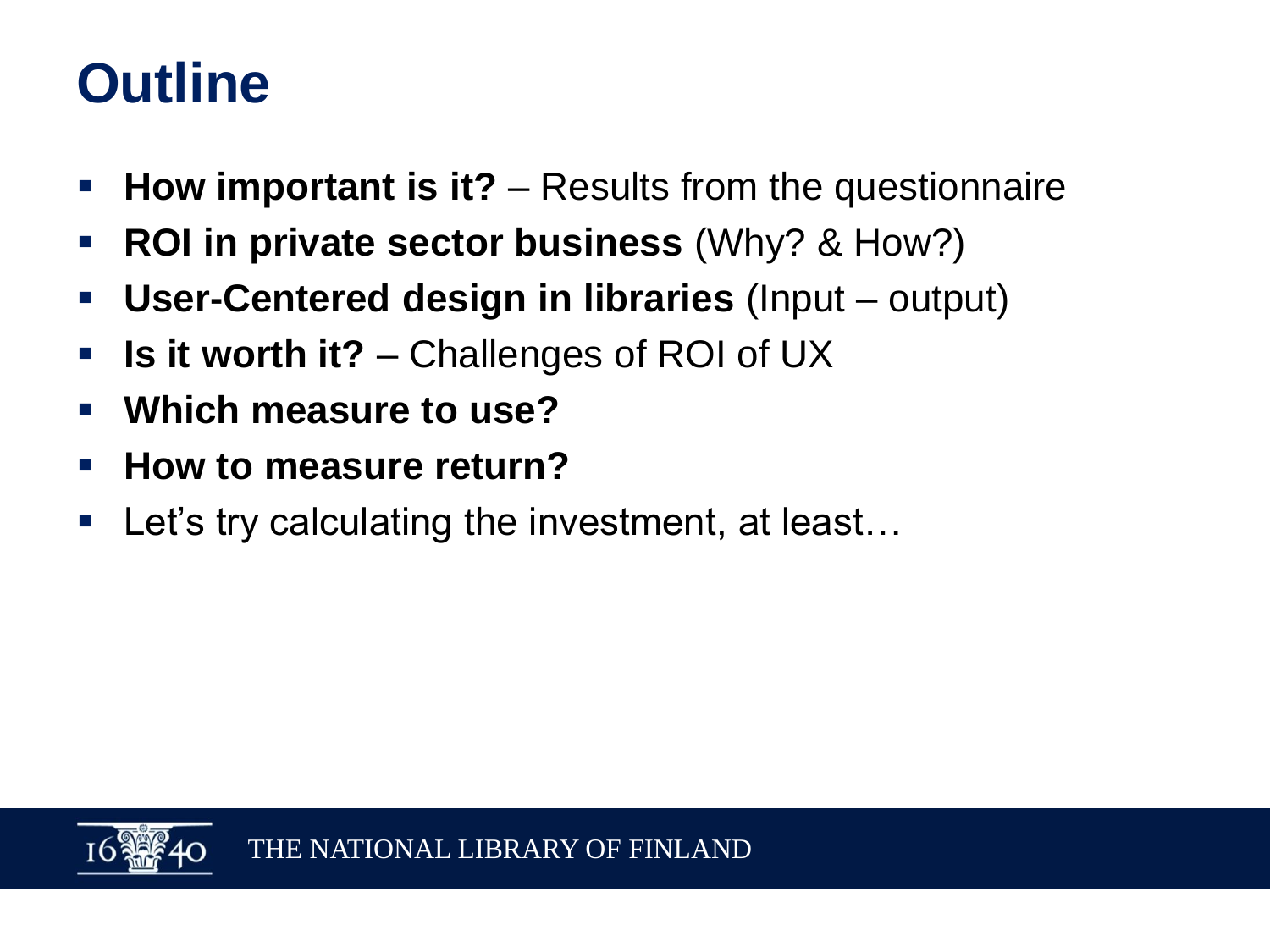#### **How important is it? – Results from the questionnaire**

■ In your opinion, investment on UX is...



Kaikki (KA:8.18, Hajonta:2.04) (Vastauksia:11)

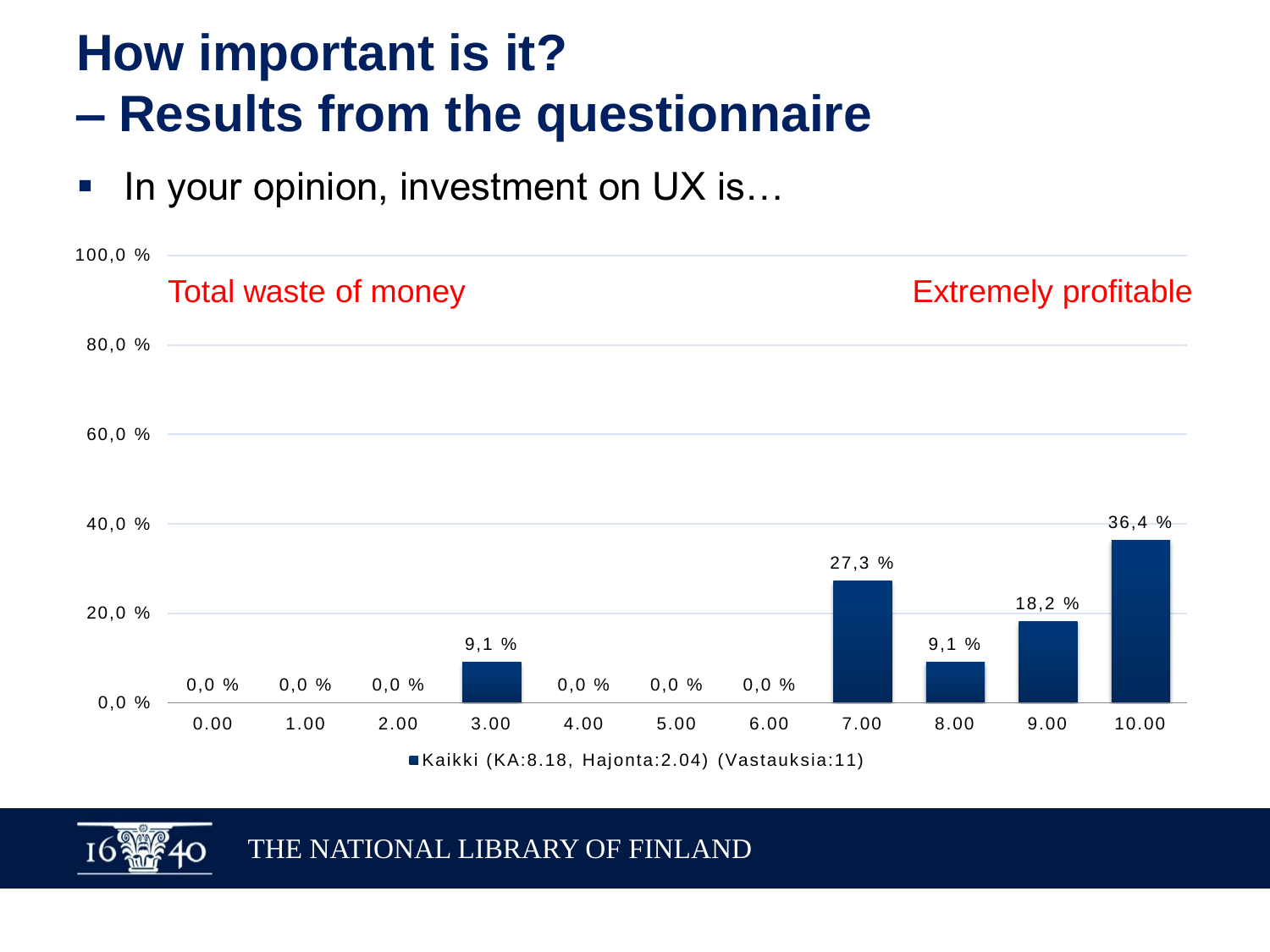

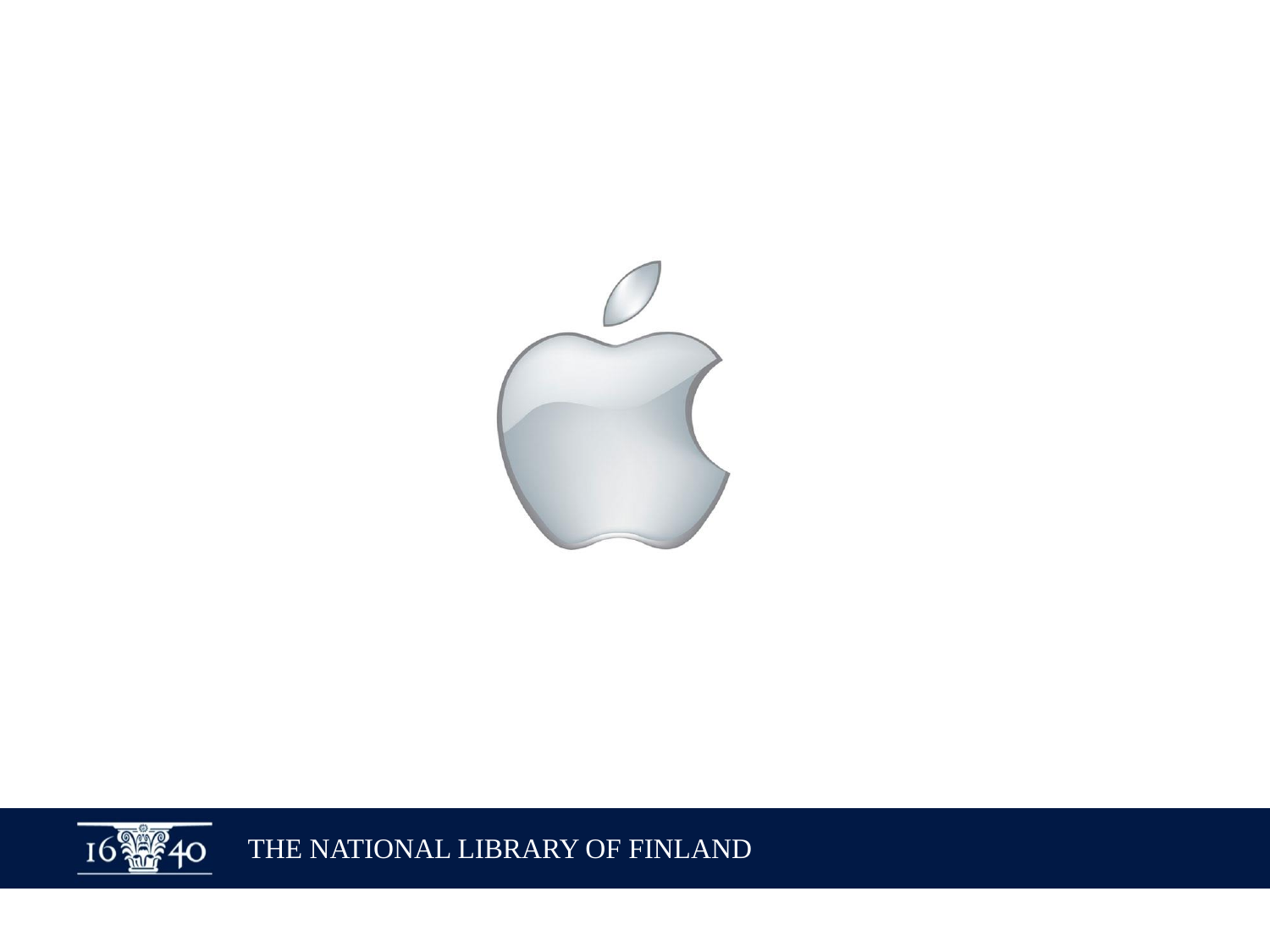# **ROI = Return on Investment = Measure of net benefits of a project/service against total costs**

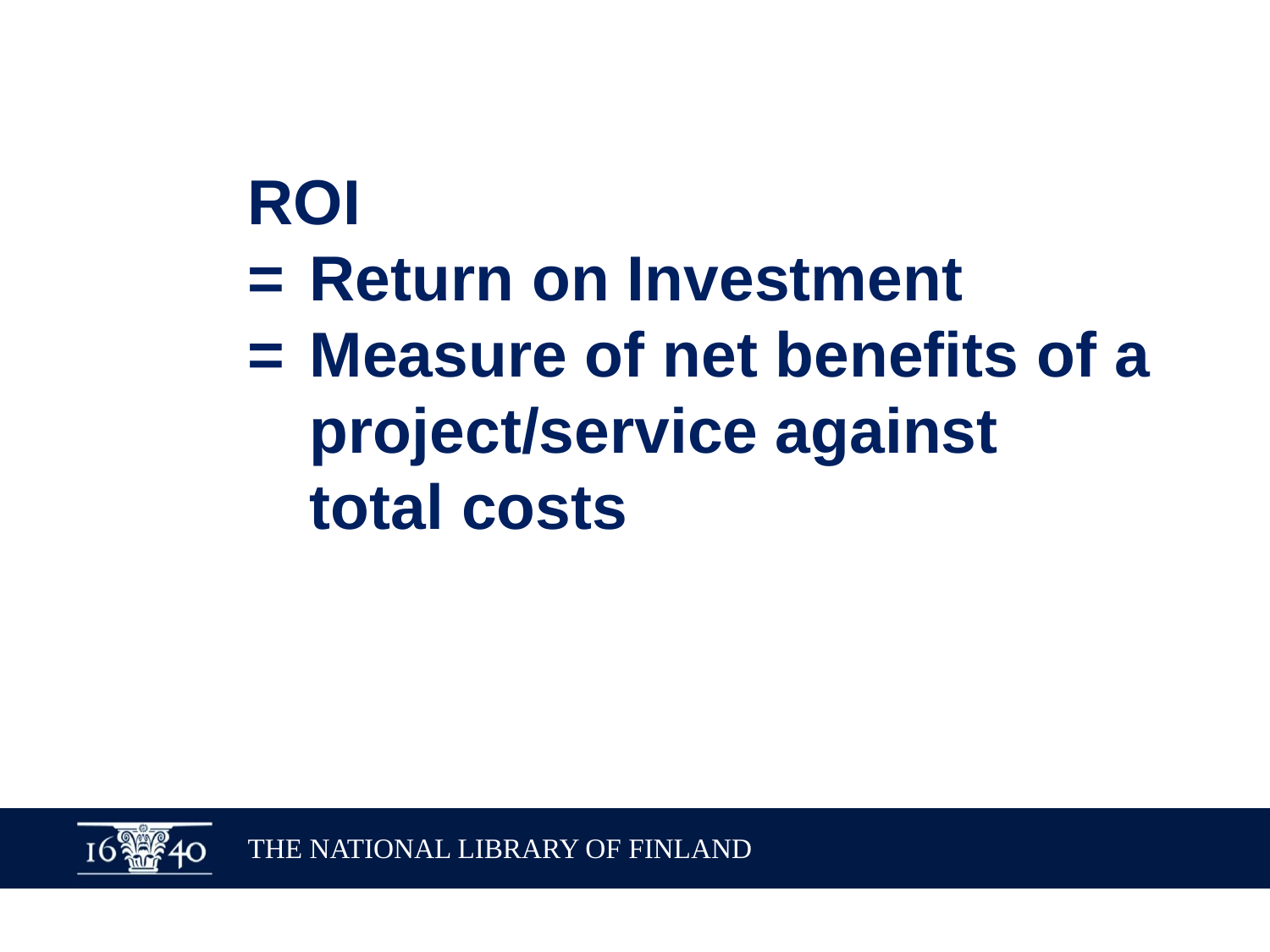## **ROI in private sector business**

#### **Why?**

- *Rational* comparison of projects for feasibility assessment
- **Framework for** performance expectations
- Forecast of the long-term value of capital expenditure
- **Tool for strategic** decision making

#### **How?**

- Risks, costs, and returns on investments, e.g.
	- **break-even analysis**
	- net present value (NPV)
	- discounted cash flow (DCF)
	- economic value-added (EVA)
- **NB! Context dependent**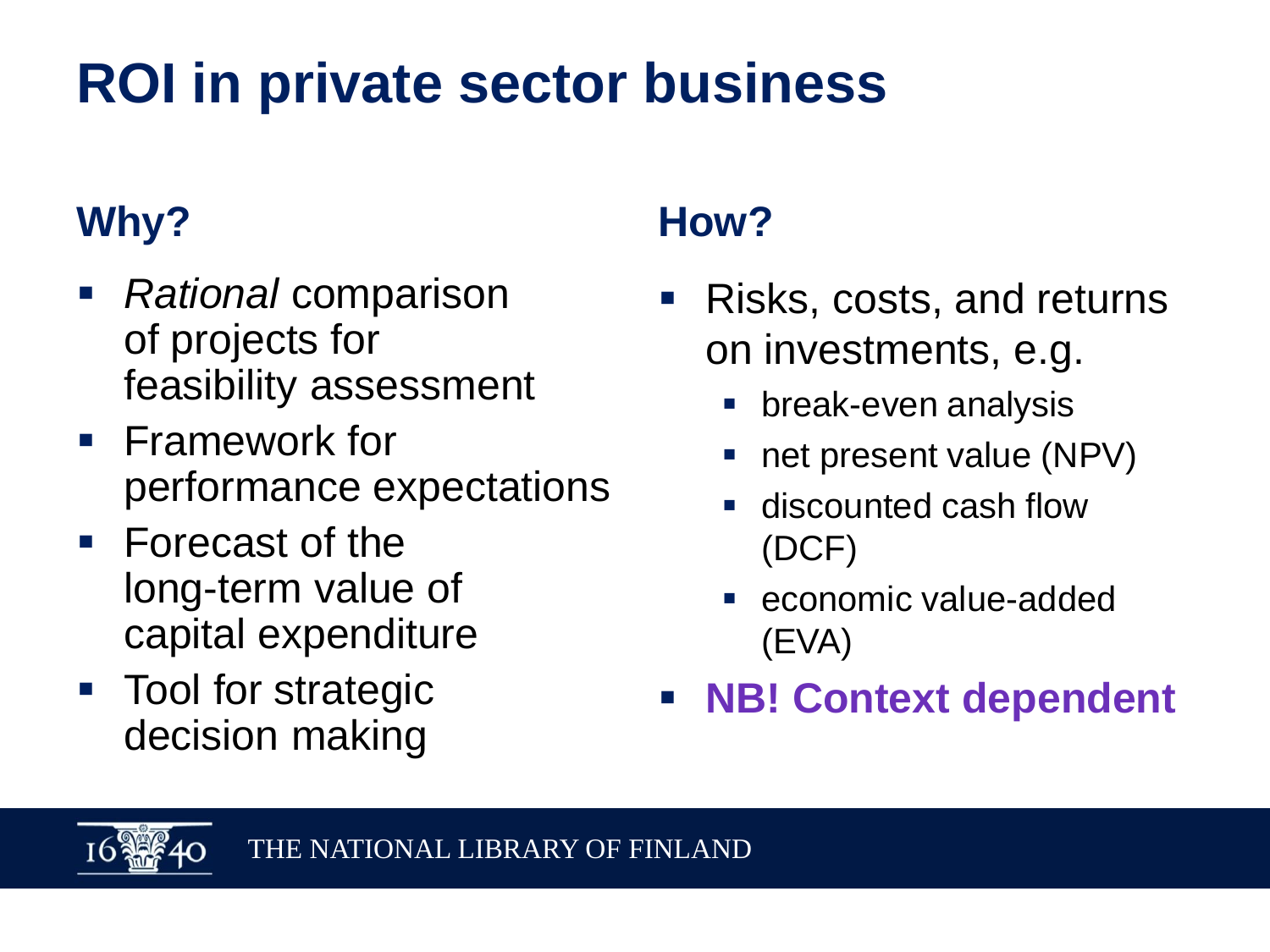Photo: Helsinki City Museum Retrieved from Finna.fi

Photo: Veikko Somerpuro, 2014

**IMETTANISM** FB. SEA

**Kill** 

 $\sqrt{2}$ 

 $\frac{logr_{B}}{4}$ 

TARKOTA .

ANTAA

**VAC MATA** PARETTESS .

スレ

Altox 138

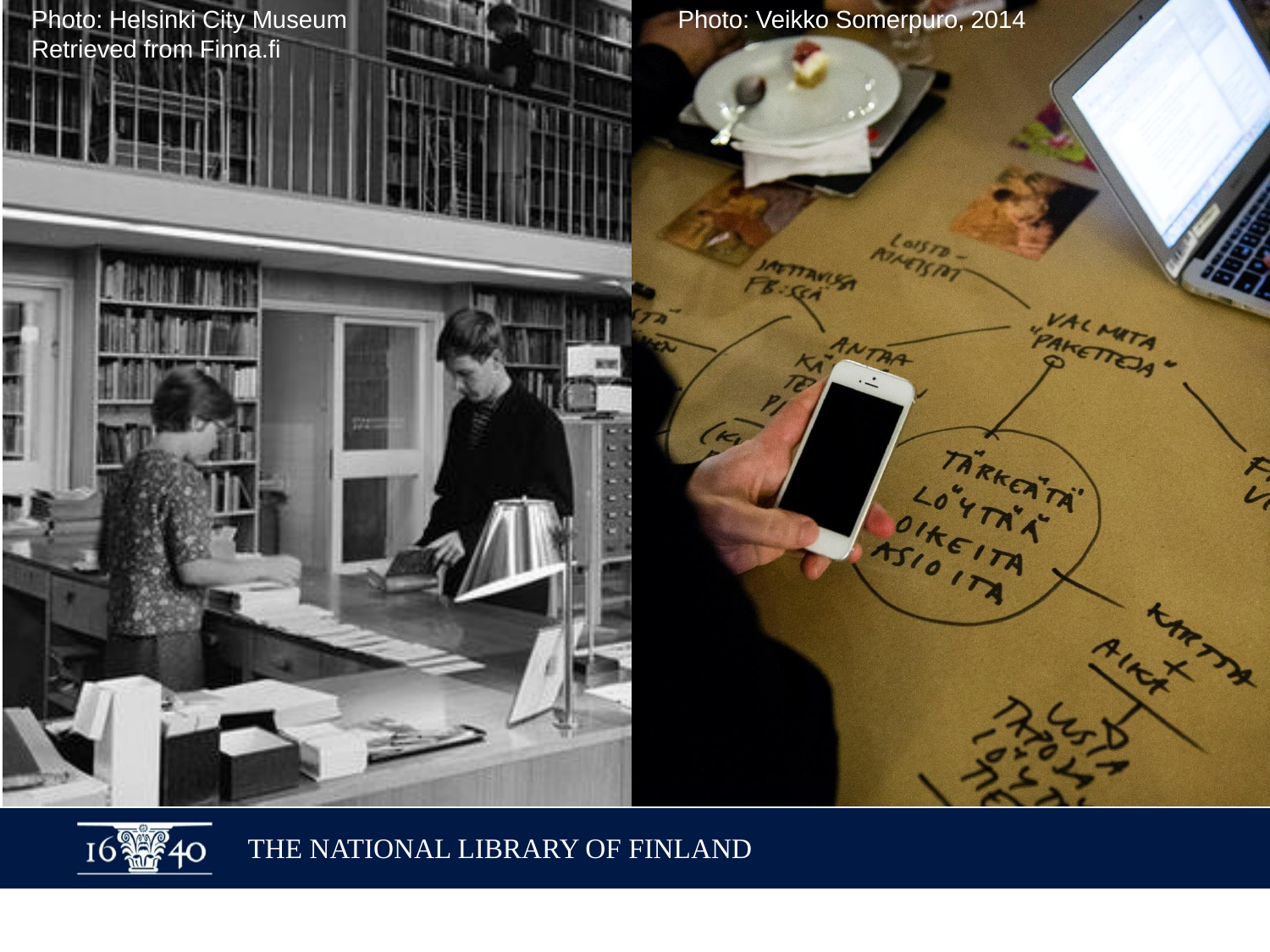### **User-Centered Design in Libraries**

**Input, output and "black box" design solution**  adapted from Hirsch, Fraser and Beckam 2004:



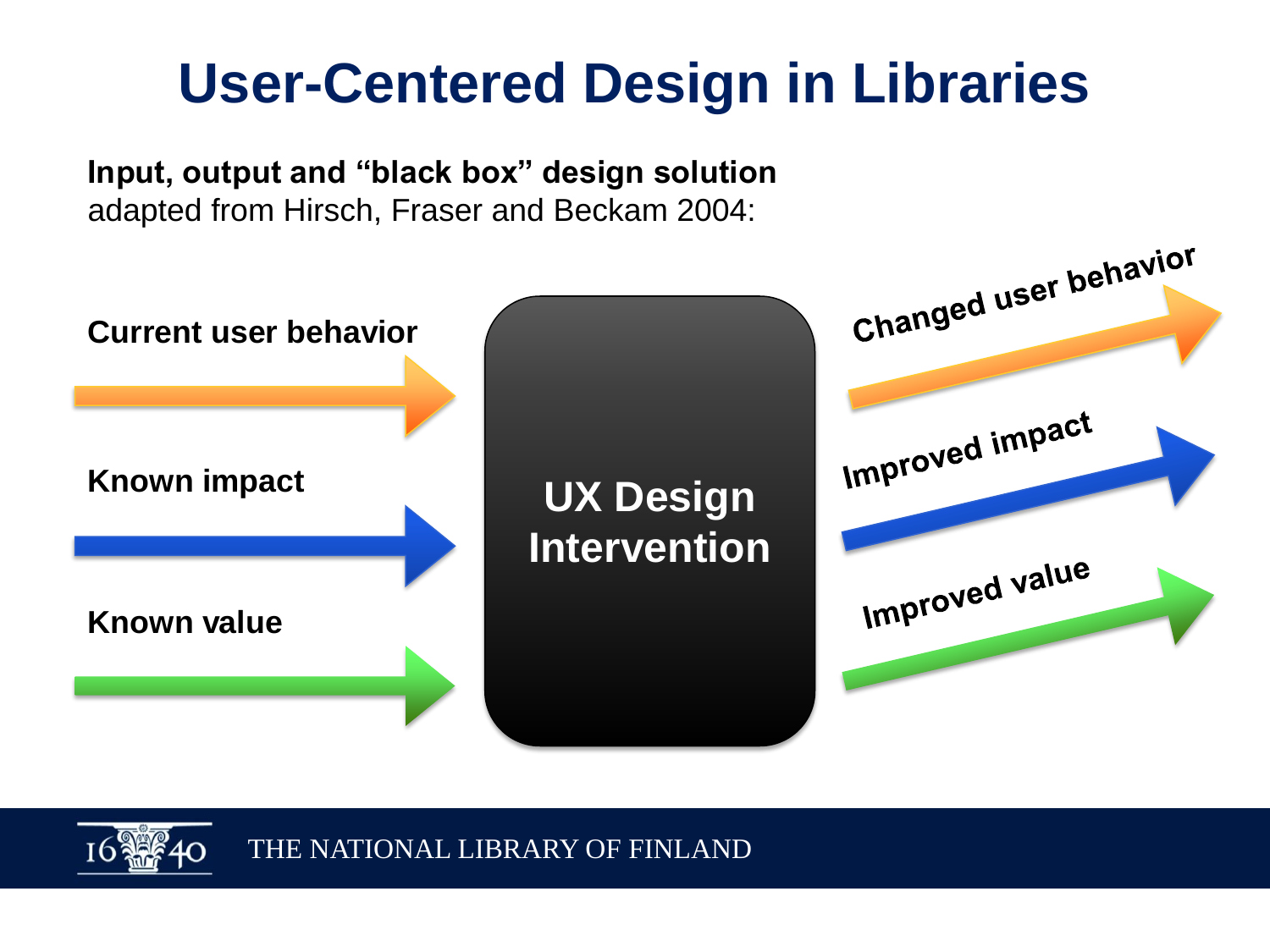## **Is it worth it? – Challenges of ROI of UX**

- No convincing and transferrable models easily available
	- **Dependent on context and stakeholders**
	- **Private sector** public sector
- Which metrics to use?
	- **User/customer behavior**
	- **Productivity**
	- **Value**
		- Anthropological theory of value according to Graeber (2001): Sociological, **economic** and linquistic
		- Public value framework according to Crosswell, Burke & Pardo (2006): **Financial**, political, social, strategic, ideological, stewardship (~integrity)

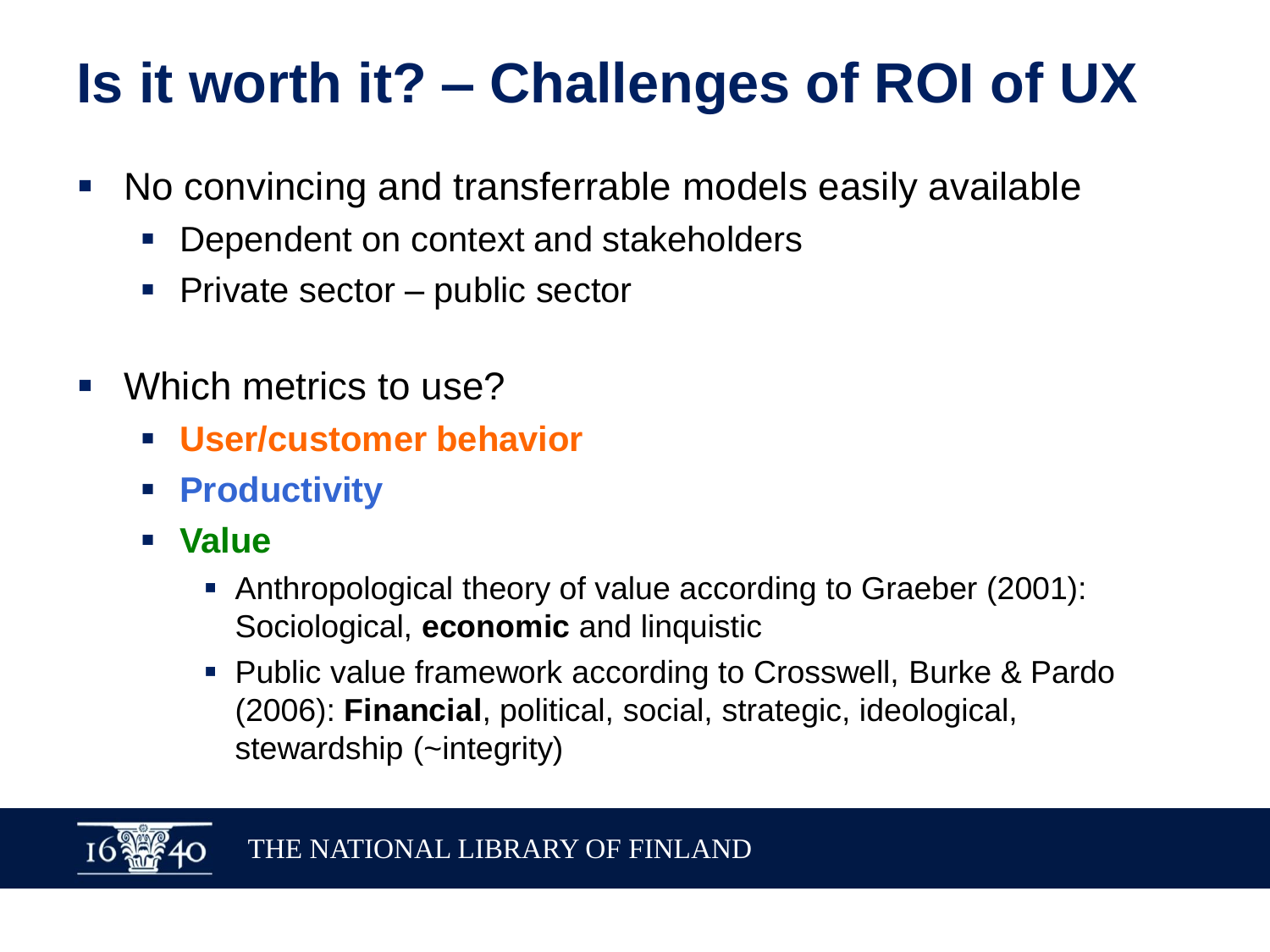### **Which measure to use?**

- **Human Factors International: The ROI of User Experience** 
	- **Inspiring ideas** [http://www.humanfactors.com/whitepapers/ROI\\_of\\_user\\_experience.asp](http://www.humanfactors.com/whitepapers/ROI_of_user_experience.asp)
	- Tools for calculating ROI: <http://humanfactors.com/coolstuff/roi.asp>

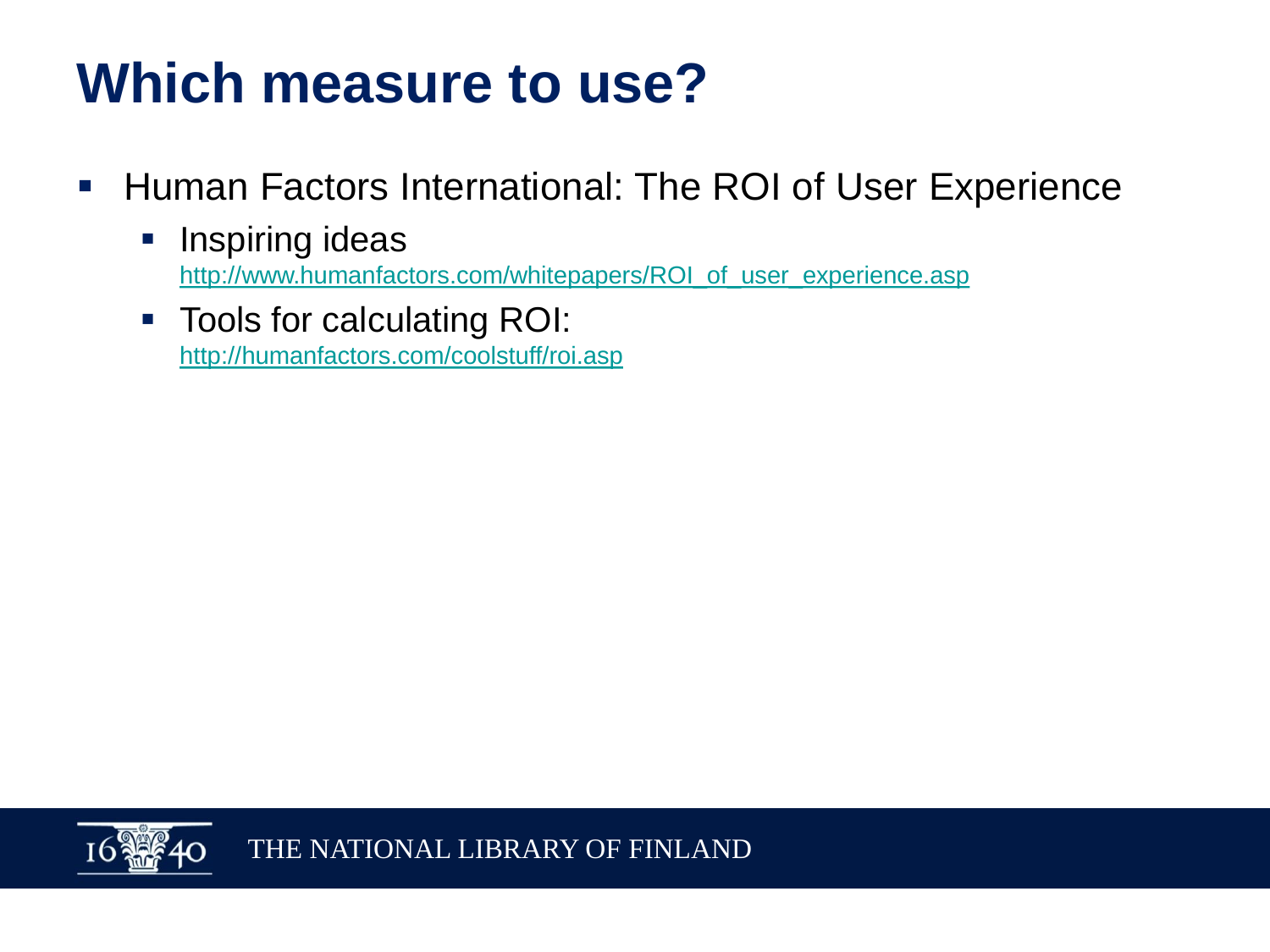#### **Assessing customers' satisfaction – Results from the questionnaire**



Kaikki (KA:5.08, Hajonta:2.61) (Vastauksia:11)

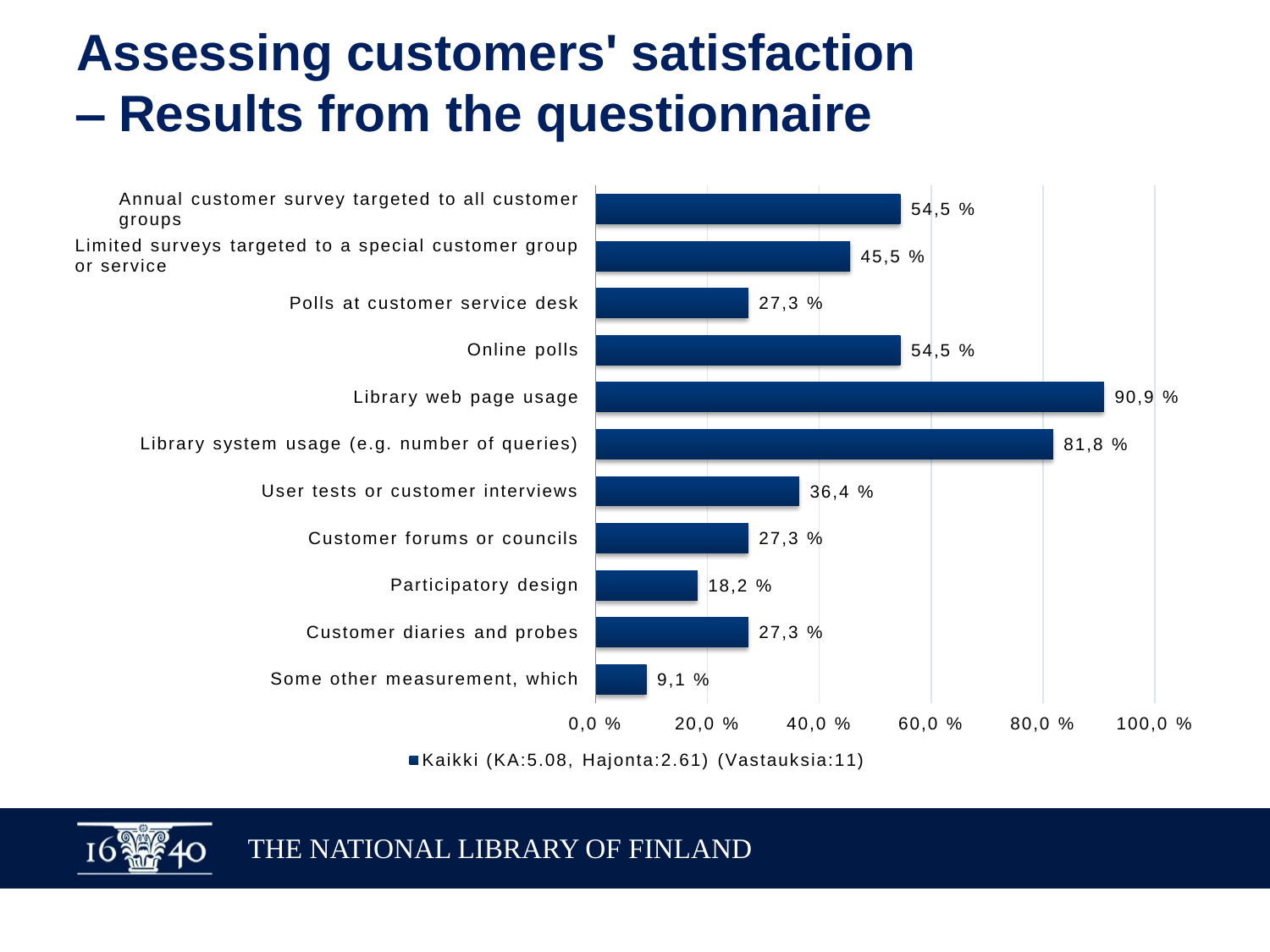#### **How to measure return?**

**Identifying connection between user behavior and business goals** adapted from Hirsch, Fraser and Beckam 2004:



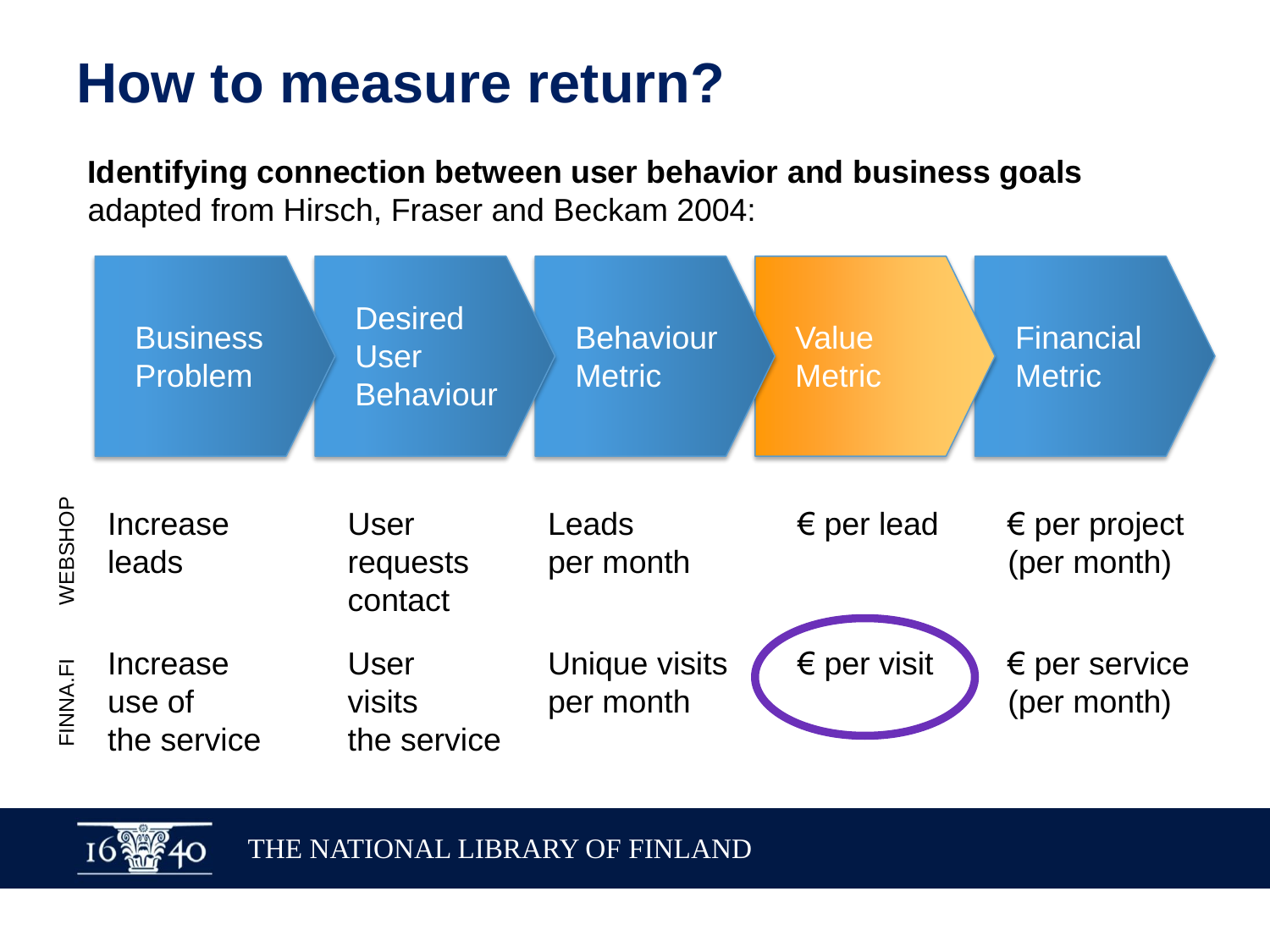## **Return per month/year**

# **Investment per month/year**

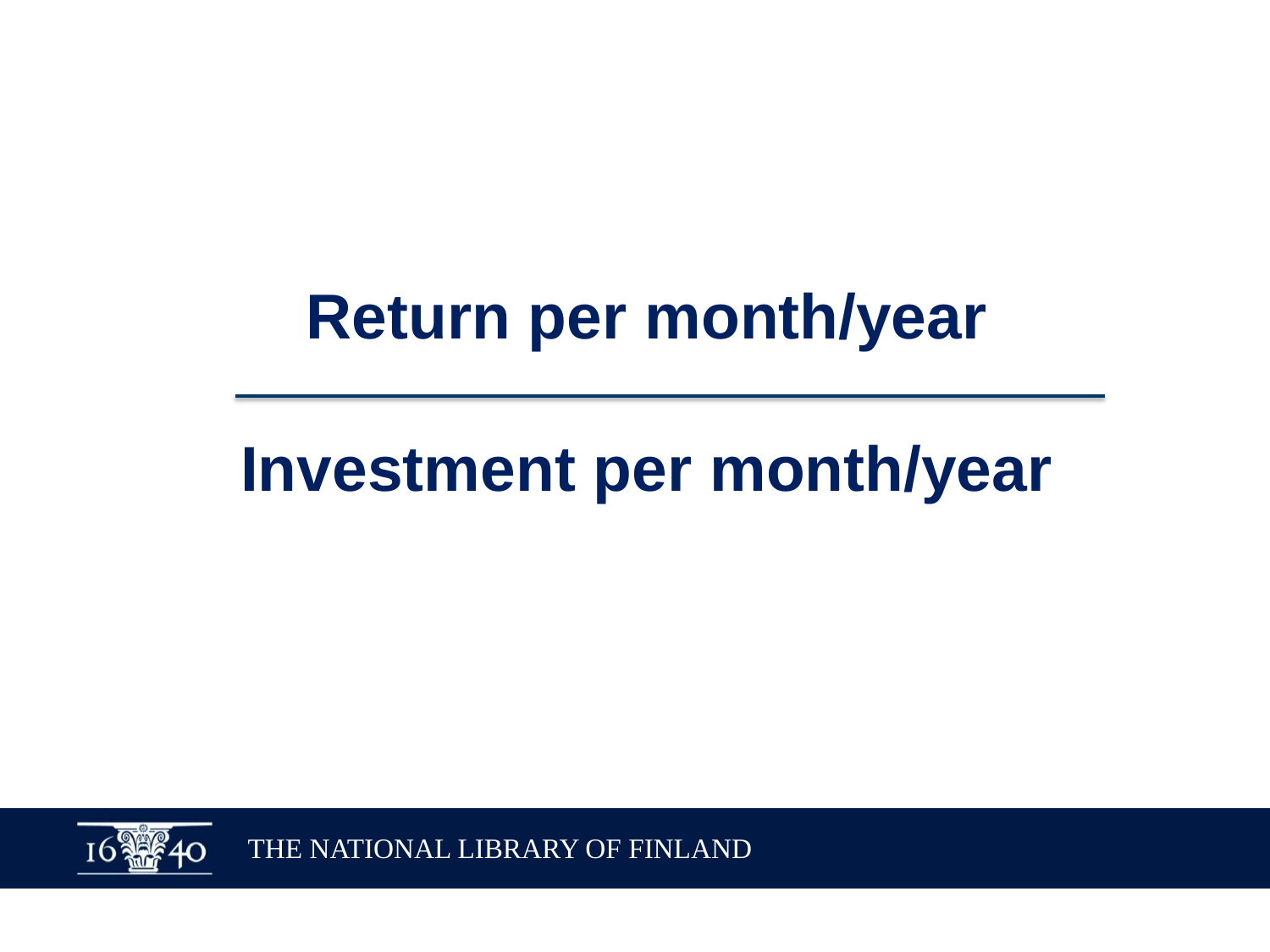Photo: Helsinki City Museum Retrieved from Finna.fi

# **alculati** the investment, at lea

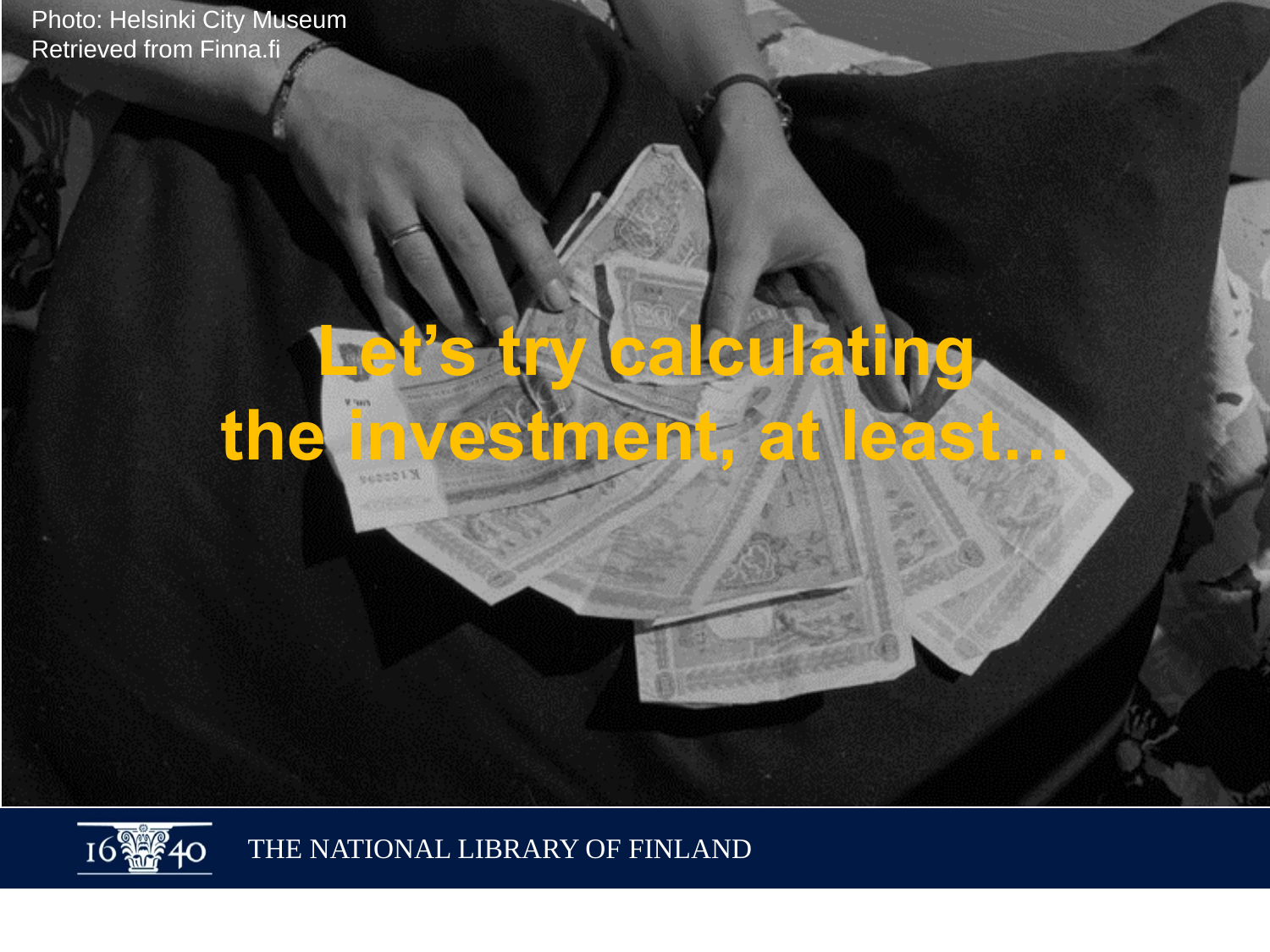### **Coffee table – Round 4 Instructions**

- 1. Choose **secretary** for your group
	- The secretary will sum up the outcome of your table.
- 2. Have a look at the **case** that your table discussed during the 3<sup>rd</sup> round
- 3. What kinds of **investments on user-centered design and user experience** there could/should be?
	- Use the **service blueprint model** as a starting point
- + *Discuss how the return of the case could be evaluated (in €).*